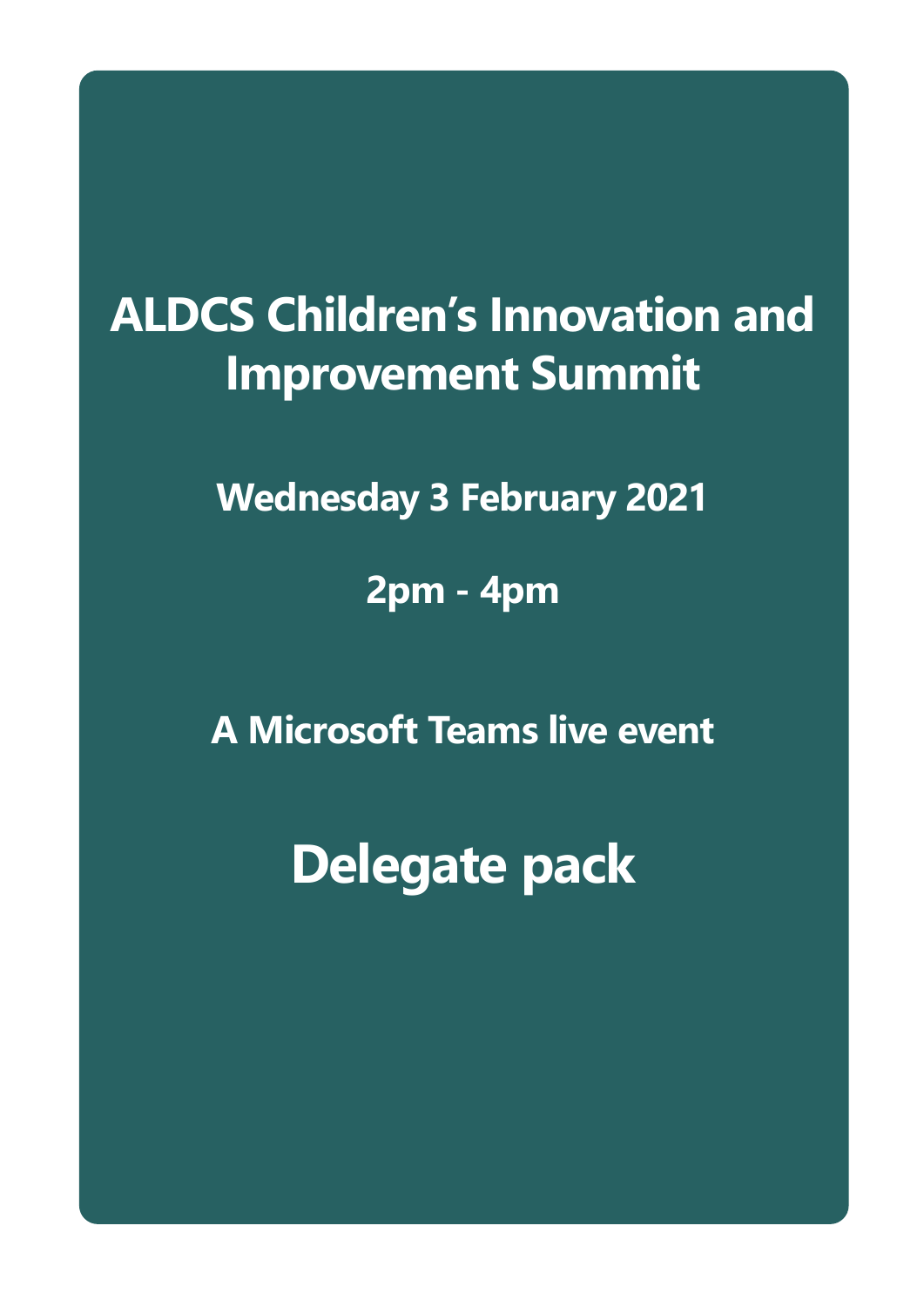



nasociation or Estraon<br>Directors of Children's<br>Services

**ALDCS** 

Dear colleagues**,** 

It is with great pleasure that I welcome you to the ALDCS Children's Innovation and Improvement Summit.

Thank you for taking time out of your incredibly busy diaries to attend. In the midst of this global pandemic, London's Children Service leaders are facing a whole new set of challenges as they seek to give every young Londoner the very best chance in life. We are proud of our services in London and the resilience they have demonstrated in continuing to serve children and families throughout the pandemic but recognise that the challenges remain formidable.

We know that London will recover better if we move forward together. That is what this Summit is all about. You will hear today how we are forging ever stronger collaborative relationships across Children's Services. These will be critical for our success in the months and years ahead.

We hope this Summit gives you the opportunity to understand more fully our shared initiatives. Your experience and your input will be vital as we develop our collaborative programme.

Yours,

Watch Canyson

Cllr Elizabeth Campbell – Leader Royal Borough of Kensington and Chelsea and London Councils Executive Lead for Schools and Children's Services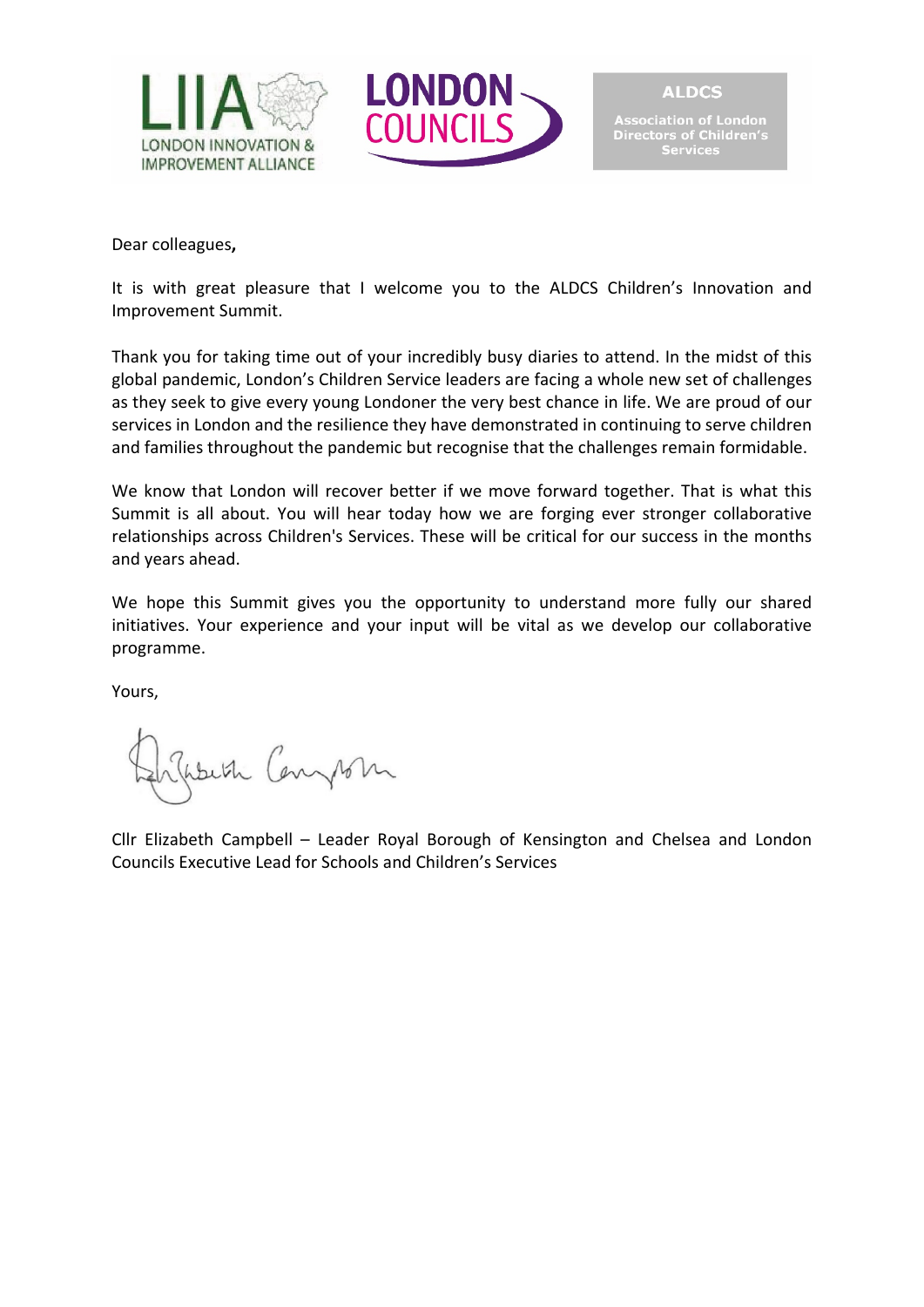



ectors of Children's **Services** 

# **ALDCS Children's Innovation and Improvement Summit**

Wednesday 3rd February 14.00 – 16.00: MS Teams

# **2.00 – 2.05 Welcome and Introduction to Children's Innovation and Improvement Work in London**

Chair: Cllr Elizabeth Campbell – Leader Royal Borough of Kensington and Chelsea and London Councils Executive Lead for Schools and Children's Services

# **2.05 – 2.35 Children's Minister Rt Hon Vicky Ford MP**

Ministerial address followed by Q&A

# **2.35 – 2.50 An overview of ALDCS Innovation and Improvement Work**

Sean Harriss - Chief Executive of the London Borough Harrow, Chief Executive Lead Adviser for Children Services

# **2.50 – 3.40 Workshops** (choose one of three)

# **1. Safeguarding Young People in London**

**Chair / Speaker:** Florence Kroll, Director of Children Services for Royal Borough Greenwich, ALDCS Adolescent Safeguarding Lead

**Speaker:** Sophie Humphreys OBE – Chair / Co-founder Whatever It Takes and founder of Pause

This session will address work to protect London's young people from violence and exploitation:

- o London priorities: What we need to do?
- o What practice will make a difference?
- o How can we innovate?

# **2. Tackling Disproportionality and Systemic Racism**

**Chair / Speaker:** Merlin Joseph, DCS London Borough of Lambeth, ALDCS Workforce Lead

**Speakers:** Sonia Khan, Head of Policy and Strategic Delivery, Hackney

Andrea Parker, Head Teacher and Lead for Raising the Game

This session will address:

- o Organisational and workforce challenges
- o Reducing racial disparities in experience and outcomes for children and families
- o What do we know makes a difference and how can we accelerate progress?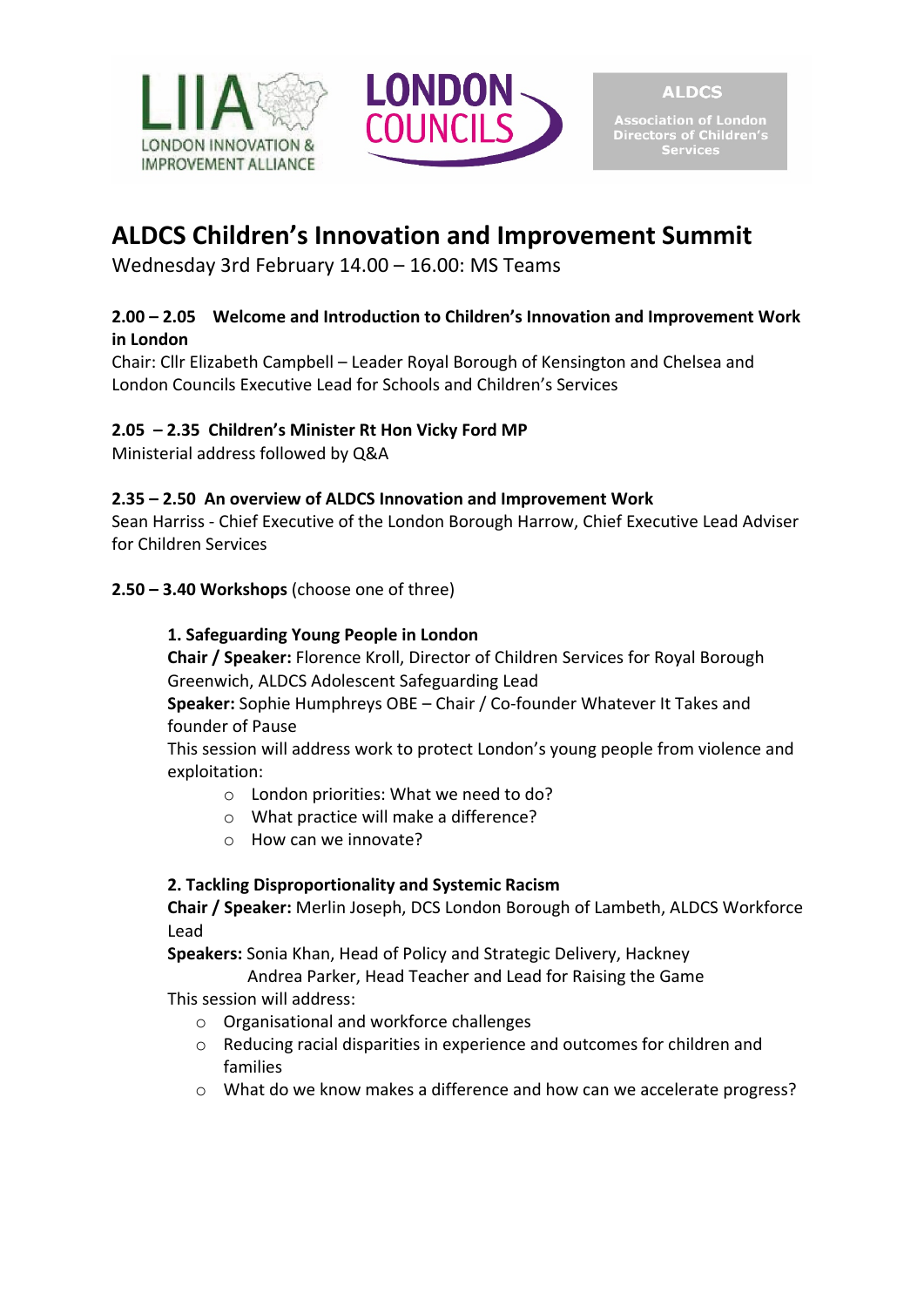



**Association of London<br>Directors of Children's<br>Services** 

## **3. Improving Quality, Choice and Cost in Children's Placements**

**Co-Chair:** Gerald Almeroth, Executive Director, Finance and Resources, London Borough of Westminster City Council and Chair of the Society of London Treasurers

**Co-Chair / Speaker:** Chris Munday, DCS London Borough of Barnet, ALDCS Finance and Sustainability Lead

**Speaker:** Dr Lisa Holmes, Associate Professor, Rees Centre Oxford University This session will provide details of the Pan-London Placements Commissioning Programme and address how London can:

- o Do things differently
- o Do things together
- o Lever in resources for invest to save

## **3.40 – 4.00 Plenary Session – Cllr Campbell**

- o Feedback from workshops
- o Closing Message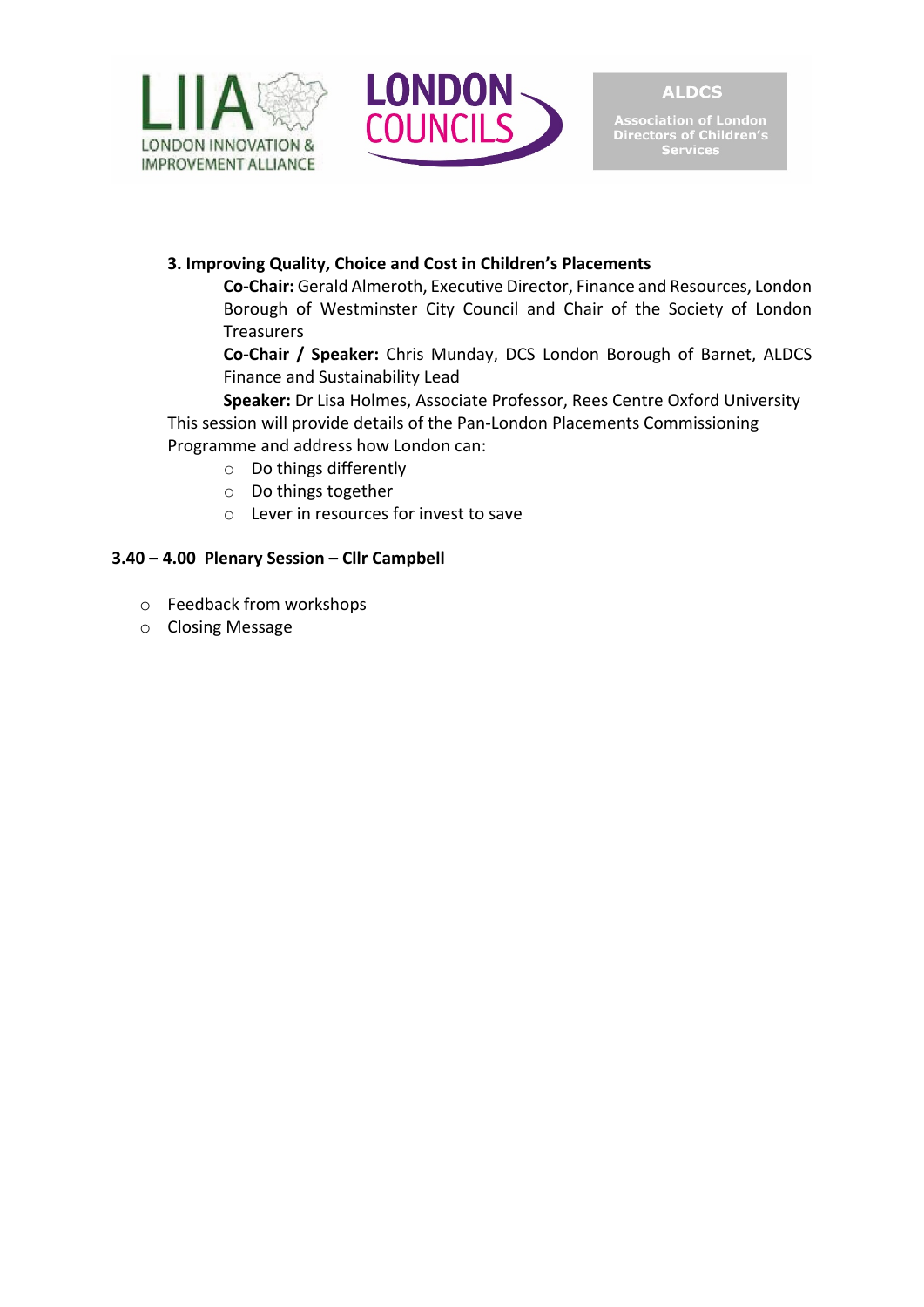



Directors of Children's

# About the London Innovation and Improvement Alliance

#### Who we are

The London Innovation and Improvement Alliance (LIIA) is the Association of London Directors of Children's Services (ALDCS) sector-led improvement partnership and is hosted by London Councils. I IIA exists to:

- Identify and share effective practice  $\ddot{\phantom{0}}$
- Facilitate collaboration to address ALDCS priorities
- Provide a platform for innovation
- Produce shared datasets to drive informed strategy and practice

LIIA is founded upon a Memorandum of Understanding agreed between all of London's local authorities and is funded by local authority subscription and DfE grant.

Governance is provided by the London Children's Innovation and Improvement Board, chaired by the Chief Executive with lead responsibility for children on the Chief Executives' London Committee.

#### What we do

Working with our partners, LIIA encourages and supports children's services to demonstrate, develop and share good practice. This has been of particular value in providing a shared children's services infrastructure to enable collaborative responses to the ongoing COVID-19 pandemic.

Our programmes support the development of children's services as learning organisations with a particular focus on the ALDCS priorities of adolescent safequarding, SEND, finance, and workforce issues. The last year has also seen a scaling up in the work to address racial disparities in outcomes for children and in the experience of our staff.

In the last year LIIA's work has included facilitating peer challenges to improve adolescent safeguarding practice, surveying authorities to better understand the impact of Covid-19 on placements and domestic abuse, provided resilience mapping for children's services in the course of the pandemic, and commissioned research to develop responses to the sufficiency of placements for children in care.

#### **Current projects include:**

- . Development of a multi-agency, pan-London adolescent safeguarding practice framework;
- Pan-London Placement Commissioning Programme which is developing collaborative  $\ddot{\phantom{a}}$ responses to risk sharing on high cost low incidence placements such as those for complex adolescents, mother and baby assessments and alternatives to custody;
- Partnership with Research in Practice to develop a pan-London digital practice framework;
- Development of the London Black, Asian and Minority Ethnic leadership programme;
- Child-level data project to improve our understanding of children's services responses in London;
- LIIA website to enable wider dissemination of learning and building a shared resource for  $\bullet$ ALDCS networks including Lead Members.

LIIA is London's Regional Improvement and Innovation Alliance (RIIA) and works with the ADCS, London Councils, Department for Education, the Local Government Association (LGA), the Society of Local Authority Chief Executives (SOLACE) and the eight other RIIA across the country to promote learning through collaboration which benefits children.



visit www lija london for more information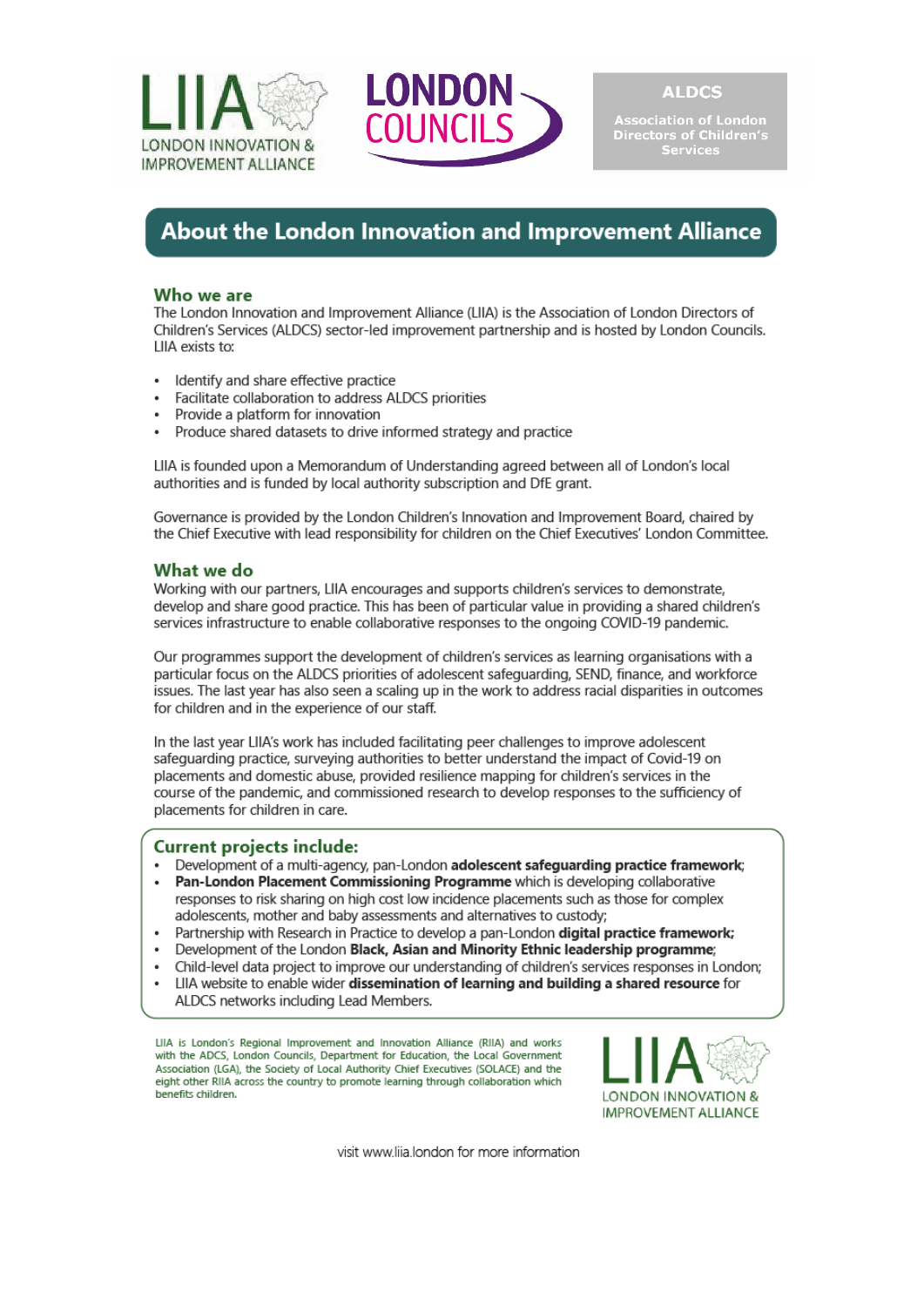



# **LIIA Strategic Narrative for London - Executive Summary**

**Key Messages:**

- **London's performance is the best in the country in terms of inspection outcomes**
- **Data suggests that London manages demand more effectively than any other region**
- **Our systematic approach through LIIA is underpinning continual improvement**







2. This consistent improvement means that London is significantly outperforming other regions.

3. SEND inspections remain dramatically more positive than nationally. As a region, Greater London has 75% of authorities with 'No current Written Statement of Action' and the next best performer is Yorkshire & Humberside with 56%.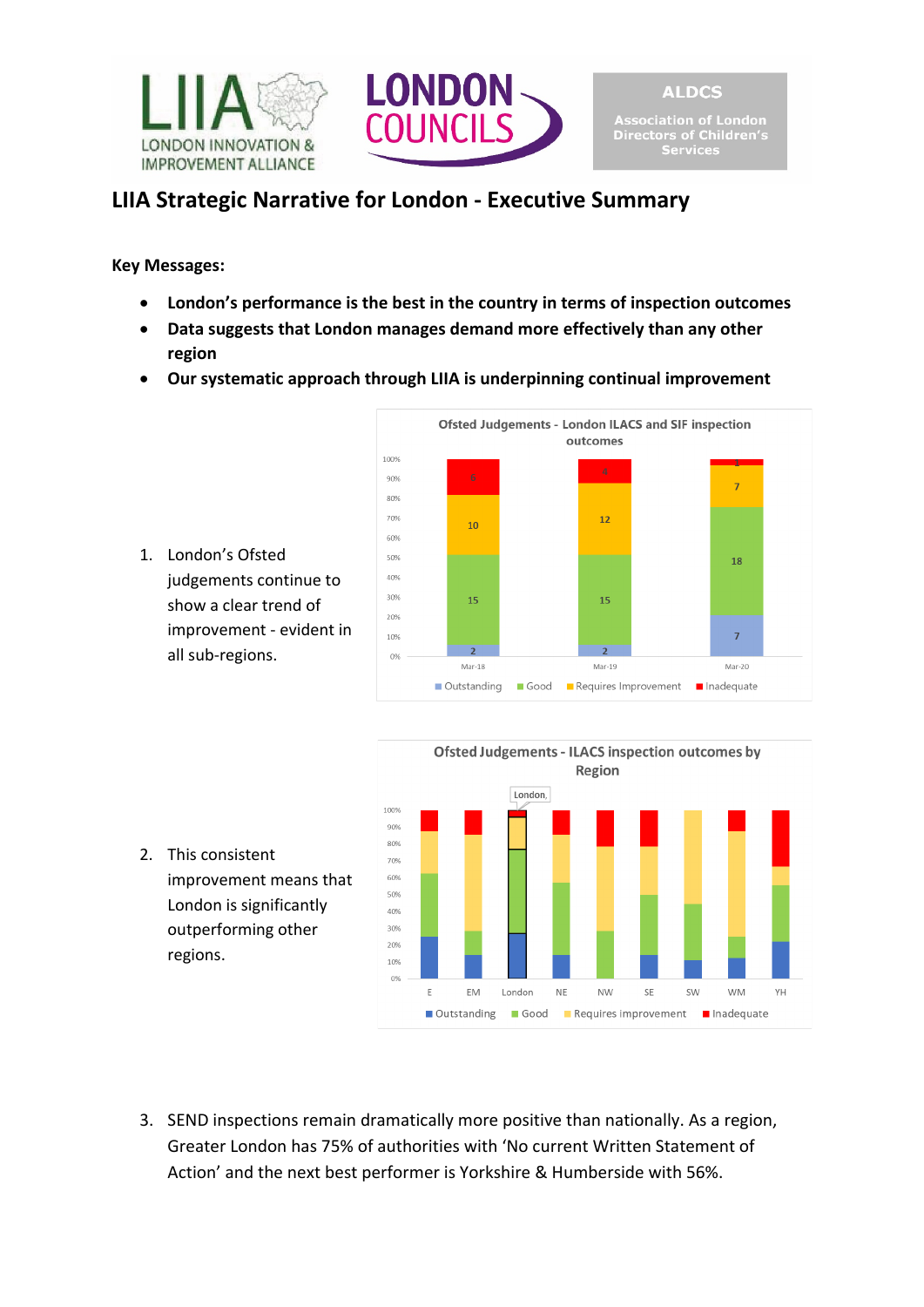



4. Social care demand is managed more effectively in London than anywhere else in the country.



- 6. Our collective response to Covid has demonstrated the value of embedded collaborative working.
- 7. London innovates all the time, and there is an opportunity through LIIA to embed more systematic sharing of the learning from innovation projects and initiatives.

# **Lines of Enquiry for LIIA in 21/22:**

- $\triangleright$  Understand impact of children's experience of lockdown (education, mental health, safeguarding) and how best to address negative consequences
- $\triangleright$  Continue Covid recovery work including developing our Digital Practice Framework (partner project with Research In Practice)
- $\triangleright$  Further develop peer challenge as an improvement offer through a systematic approach and a wider menu of methodology
- $\triangleright$  Offer additional support for authorities with two consecutive 'Requires Improvement' judgements
- $\triangleright$  Continue to develop data understanding, supported by our Child Level data project, seeking to extend this to a multi-agency data set for Safeguarding Children Partnerships
- $\triangleright$  Develop understanding of how to improve care leaver outcomes and achieve a more consistent level of performance across London

The full report including tables and a listing of innovation projects can be accessed from the LIIA website [here.](https://www.liia.london/download-file/876)

James Thomas, LIIA Joint Lead, Director of Children and Culture, LB Tower Hamlets, January 2021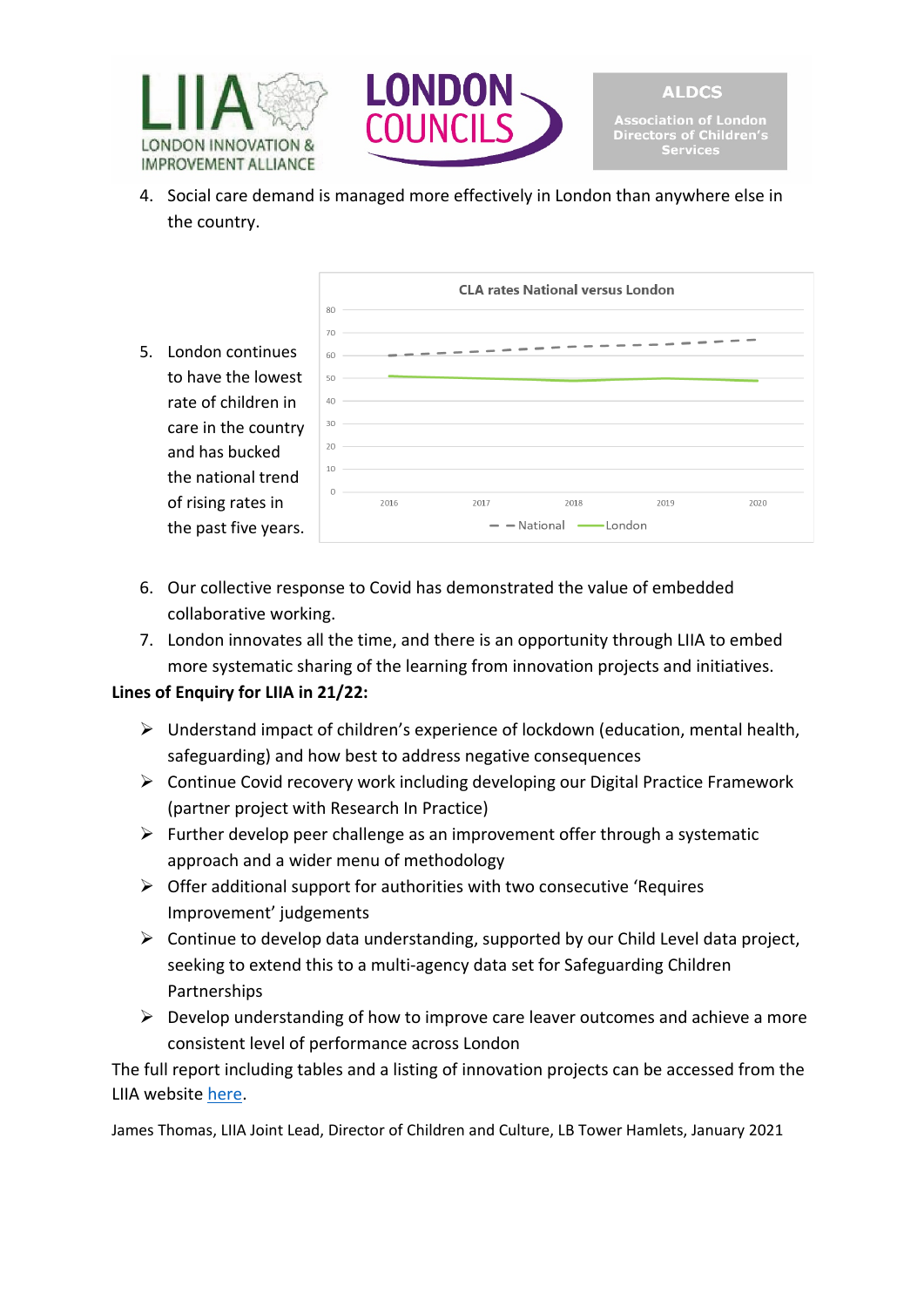



Association of London<br>Directors of Children's<br>Services

# **Adolescent Safeguarding in London in 2021**

This paper identifies the key pan-London adolescent safeguarding activities planned by partner agencies for the next 12 months, in order to ensure these are aligned and can coalesce in a shared partnership approach. There will no doubt be activity not captured in this document which will subsequently need to be incorporated.

It is striking that there are numerous initiatives with common aims of seeing children involved in extra-familial harm as, first and foremost, children, who are vulnerable and require safeguarding responses. The key challenge will be to develop shared strategic and operational approaches that balance 'risks to' children with 'risk from' (often the same) children.

**London Child Exploitation Protocol**: due to be launched in March 2021 this MPS-led protocol is jointly owned by safeguarding partners. The protocol seeks to expand the existing Pan-London CSE Protocol to incorporate wider forms of exploitation, notably child criminal exploitation, to promote a consistent 'child-first' response across partners dealing with children who experience forms of exploitation. This shift in practice also has significant ramifications for associated work on reducing racial disparities.

**Adolescent Safeguarding Practice Framework (ASPF)**: in the course of 2019 and early 2020 a range of senior children's services representatives from across London developed the ASPF as part of the ALDCS adolescent safeguarding priority programme. Engagement with multi-agency partners had begun in order to develop the framework as a shared partner response to safeguarding adolescents but has been put on hold because of the pandemic. The plan for 2021 is to return to shared development and implementation of the practice framework. The ASPF is available to download from our website [here.](https://www.liia.london/download-file/874)

**Tackling Child Exploitation Support Programme (TCE):** this national programme sponsored by the Department for Education aims to promote more effective strategic responses to child exploitation across local and pan-London safeguarding partners. TCE is supported by a London-wide multi-agency steering group, which will oversee a range of activities to promote strategic join-up in relation to child exploitation. TCE offers external expertise and resource which can support activities such as embedding of the ASPF and Child Exploitation protocol.

**London Crime Reduction Board:** activity is underway to promote strategic join-up of child criminal exploitation and serious youth violence responses, aimed particularly at addressing racial disparities in the justice system. Black boys in London are disproportionately affected by criminal exploitation but are often viewed primarily as requiring criminal justice rather than safeguarding responses. Developing shared and coherent partnership approaches to violence and exploitation will contribute to addressing racial disparities in the justice system. The LCRB has an action plan and a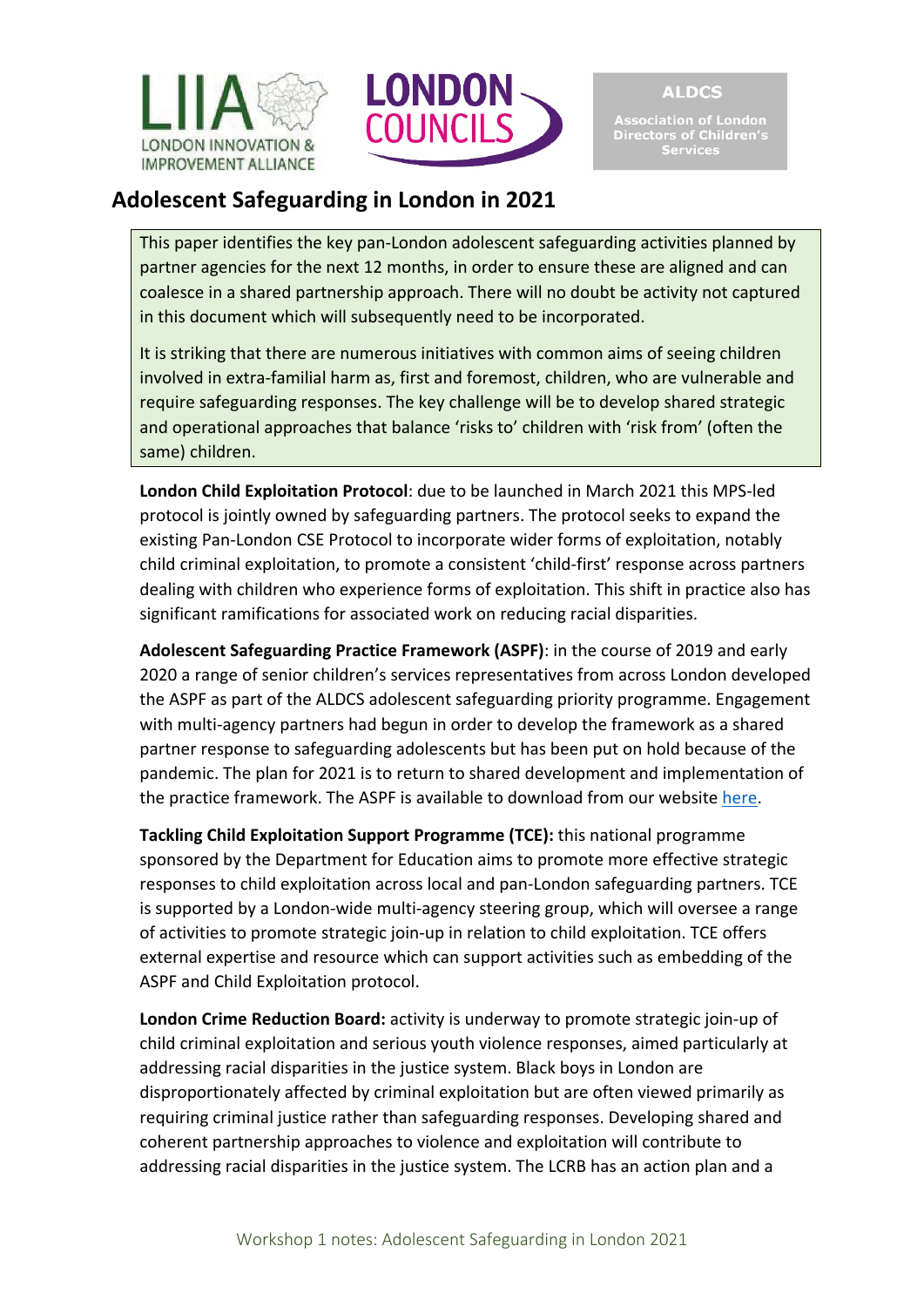



working group seeking to promote this alignment of partner strategy and practice. This work will support the Mayor's Youth Justice Disproportionality Action Plan which is to be launched in February 2021.

**In addition** to these significant work programmes and practice developments, there are a range of other activities which are taking place which can helpfully to be aligned. These include:

**London Child Protection Procedures:** these are currently being reviewed to clarify CP responses to extra-familial harm. A working group of London's leads for social care is shaping recommendations for the London CP Procedures Editorial Board. The aim is to provide clarity on child protection responses for harms occurring outside of the home, particularly in relation to risks from criminal exploitation, gang involvement and associated violence.

**Youth Justice Board:** a range of 'child first (offender second)' initiatives including a number of London pathfinder projects on resettlement, alternative to custody accommodation and diversion are being launched in 2021. More broadly the child first approach offers the potential for better integration of youth justice responses with a coherent practice framework for adolescents.

**MOPAC / Violence Reduction Unit:** a wide range of projects working at LA, sub-regional and pan-London level are supported by MOPAC and the VRU to reduce exploitation and violence and to help recovery for those who have been harmed. Effective join-up of these resources with those of local government and other partners is a key objective of the ALDCS programme and work is increasingly integrated with MOPAC / VRU for this purpose.

**Contextual Safeguarding Scale Up:** supported by VRU funding, 4 boroughs are engaged in the scale-up pilot led by the University of Bedfordshire. This programme includes an offer of support for all London boroughs to embed contextual safeguarding approaches.

**Reducing Looked After Children's Criminalisation Protocol:** this MOPAC led work will be finalised and launched by the London Crime Reduction Board in the coming months. In common with the initiatives above this protocol promotes partnership practice which emphasises diversion, identification of trauma / vulnerability and seeks to get beyond presenting behaviour to deal with underlying causes of children's offending.

**Transitional Safeguarding:** many London boroughs and partnerships are developing services which support young adults in recognition of the cliff-edge that 18 years of age often presents, in terms of service responses and the continuing needs for support and protection that older adolescents require. The MOPAC-led 'transitional hub' approach, which draws together services for 18-25, will be piloted in at least one borough this year.

**For information go to [www.liia.london](http://www.liia.london/) or contact [ben.byrne@londoncouncils.gov.uk](mailto:ben.byrne@londoncouncils.gov.uk)**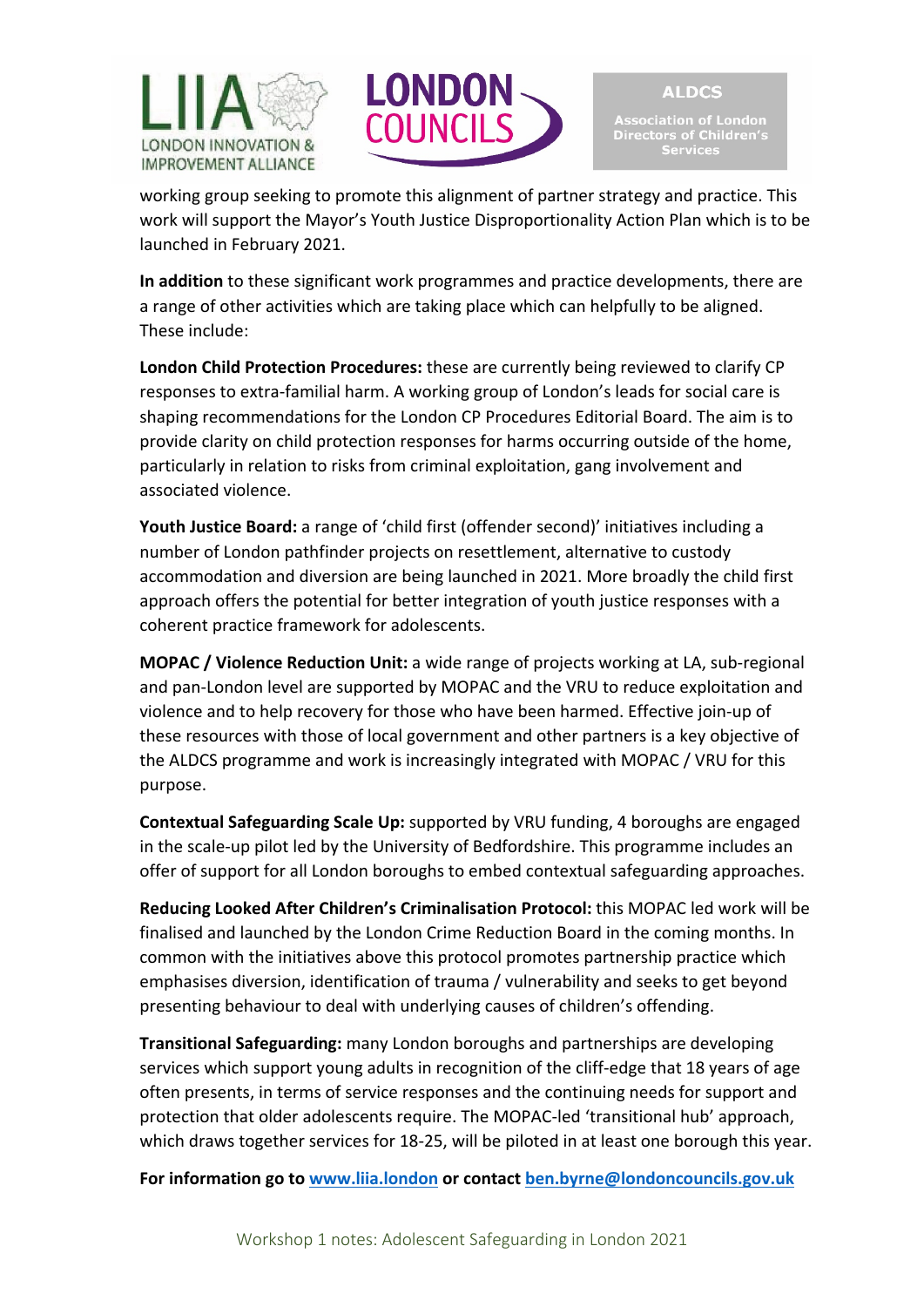



Directors of Children's **Services** 

# **Improving quality, choice and cost in children's placements**

This short paper provides background on the pressures across London in commissioning children's placements and the Pan-London Placements Commissioning Programme which has been developed to drive collaborative work to improve quality, choice and value for money.

London faces critical and increasing challenges in achieving good outcomes for children within the available budgets. There is an urgent need to mitigate and reduce pressures to achieve a sustainable position, with overspends pan-London exceeding £108 million in children's social care and £77 million in SEND<sup>[1](#page-9-0)</sup>. A particularly acute challenge is the shortfall of high cost and low incidence placements.

# **Pan-London Placements Commissioning Programme**

The London Children's Innovation and Improvement Board agreed the Pan-London Placements Commissioning Programme on 25th May 2020. The programme focuses on the area of greatest challenge, high cost and low incidence provision.

Understanding of need has already been deepened through two surveys of the challenges presented by Covid-19 in April [2](#page-9-1)020<sup>2</sup> and May 2020<sup>[3](#page-9-2)</sup>. The Rees Centre, Oxford University, has also conducted an analysis of all children's sufficiency plans across London<sup>[4](#page-9-3)</sup>. The Rees Centre report highlights the benefits of more integrated future planning and a stronger pan-London approach to market engagement. It also outlines opportunities for greater development provision in London, both in-house by individual and multiple local authorities and through engaging the market.

The development of the programme has been overseen by the Pan-London Placements Panel, chaired by the DCS for Barnet, with membership comprising the lead commissioners for each sub-region and other senior local authority commissioners. The key projects in the programme are outlined below.

# **London Accommodation Pathfinder**

 $\overline{a}$ 

There is an urgent need to address the disproportionately high level of children in custody with a third of the children in custody nationally being from London, which is more than double the level of population of that age. Further, over three-quarters of the children in custody from London are from BAME backgrounds.

<span id="page-9-0"></span><sup>&</sup>lt;sup>1</sup> Under pressure: an exploration of demand and spending in children's social care and for children with special educational needs in London, Isos Partnership (2019)

<span id="page-9-1"></span><sup>2</sup> ALDCS Covid-19 placement survey: commissioners' report (2020)

<span id="page-9-2"></span><sup>3</sup> ALDCS Covid-19 placement survey 2: commissioners' report (2020)

<span id="page-9-3"></span><sup>4</sup> Review of sufficiency strategies in London (2020)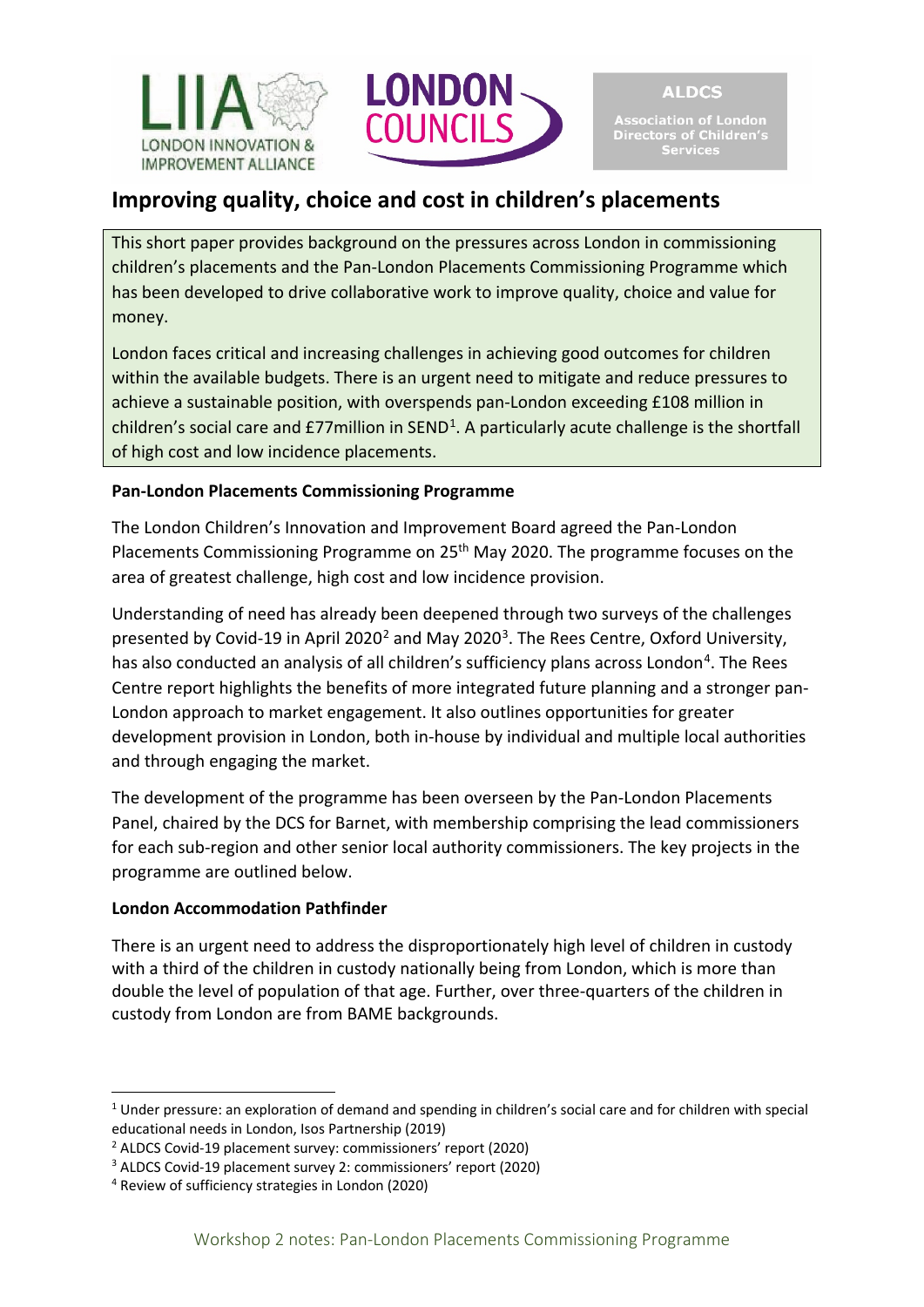



**ALDCS** Directors of Children's **Services** 

LIIA has successfully secured a MoJ/YJB pathfinder project for London, with £1.03 million of funding, managed through Camden Council. The London Accommodation Pathfinder will develop innovative new provision in London, with a psychologically and trauma informed approach to young people's development to reduce recidivism and improve outcomes. The first centre will be in North London, based in Barnet, providing five places. Suitable accommodation is being sought in East, South and West London.

## **Improving quality, sufficiency and value for money for complex adolescents**

There is an estimated shortfall in provision of 500 places for complex adolescents in London, many of whom are consequently placed in expensive provision often at a considerable distance which fail to achieve good outcomes for this key group. There is evidence of duplication and competition between London local authorities, leading to reduced influence over the market and increased costs<sup>[5](#page-10-0)</sup>. The Rees Centre research on sufficiency in London highlighted opportunities to develop a more integrated and radical approach to in-house provision development and market engagement, to generate more efficiency out of the market. A business case for collaborative change is being developed to report in April 2021.

#### **Improving quality, sufficiency and value for money in parenting assessments**

A more strategic approach to parenting assessments pan-London will improve quality and reduce cost. Residential family assessments are currently often commissioned on a reactive basis in response to court requirements. Assessments are typically 12 weeks long, with a cost of several thousand pounds per week. There is a shortage of provision in London leading to high cost. Further, they often create an artificial environment for the family, which can then lead to a further period of assessment in the community. This project will develop alternative community-based provision, shared sub-regionally, with action to create greater confidence in the courts in such provision. Multi-authority block contracts will be explored to generate efficiencies and greater value for money. The project will enable a greater proportion of families to be assessed locally and in the community.

# **Improving provision and outcomes for children with ASD and social, emotional and mental health needs**

#### **(ASD – autistic spectrum disorder)**

 $\overline{a}$ 

Children and young people with autism and social, emotional and mental health needs were identified as very hard to place, with very significant shortfalls in provision offered by the market<sup>6</sup>. A series of multi-agency workshops have been held to draw together key partners and commissioners from across London to shape proposals to improve outcomes and achieve greater value for money for this cohort. A business case for change through collaboration pan-London in being developed, working with the pan-London SEND programme, to report in April 2021.

<span id="page-10-1"></span><span id="page-10-0"></span><sup>5</sup> A review of commissioning arrangements for looked after children in London, Institute of Public Care (2018) <sup>6</sup> Under pressure: an exploration of demand and spending in children's social care and for children with special educational needs in London, Isos (2019)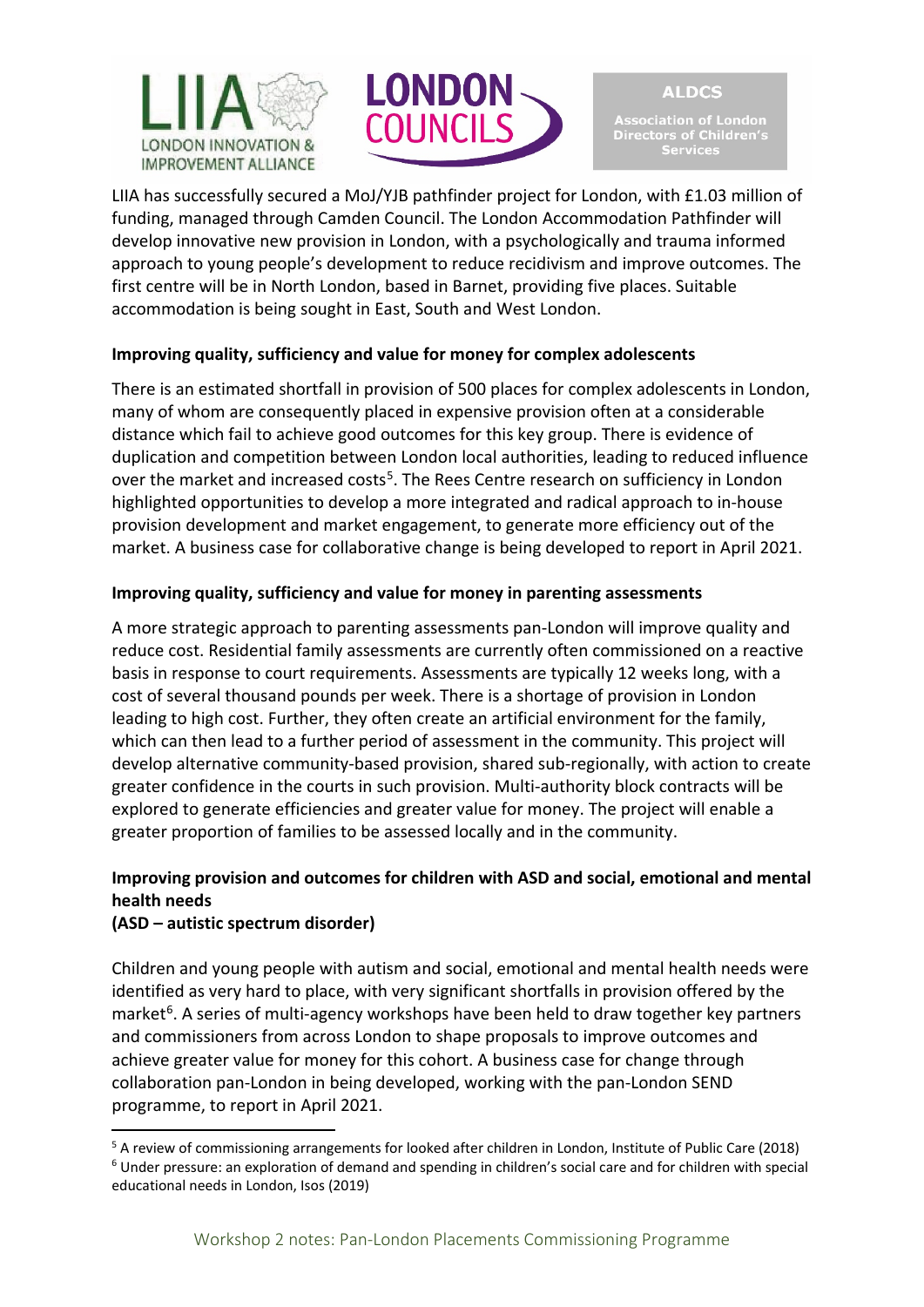



Association of London<br>Directors of Children's<br>Services

#### **Secure provision**

Capital and project funding for secure provision in London is being sought from recent DfE allocations which will develop much needed provision in London. There is currently no welfare secure provision in London with the consequence that children are placed over a hundred miles from London. The business case for change has already been developed and will be implemented, subject to the funding being secured from DfE and local authorities.

#### **Pan-London Vehicle (PLV)**

An ambitious PLV will develop pan-London approaches to sharing risks and rewards of more coherent approaches to placement sufficiency and market engagement. This will build on and integrate current collaborative arrangements to improve the local supply of high cost and low incidence provision for London children.

**For information go to [www.liia.london](http://www.liia.london/) or contact [frankoffer@virginmedia.com](mailto:frankoffer@virginmedia.com)**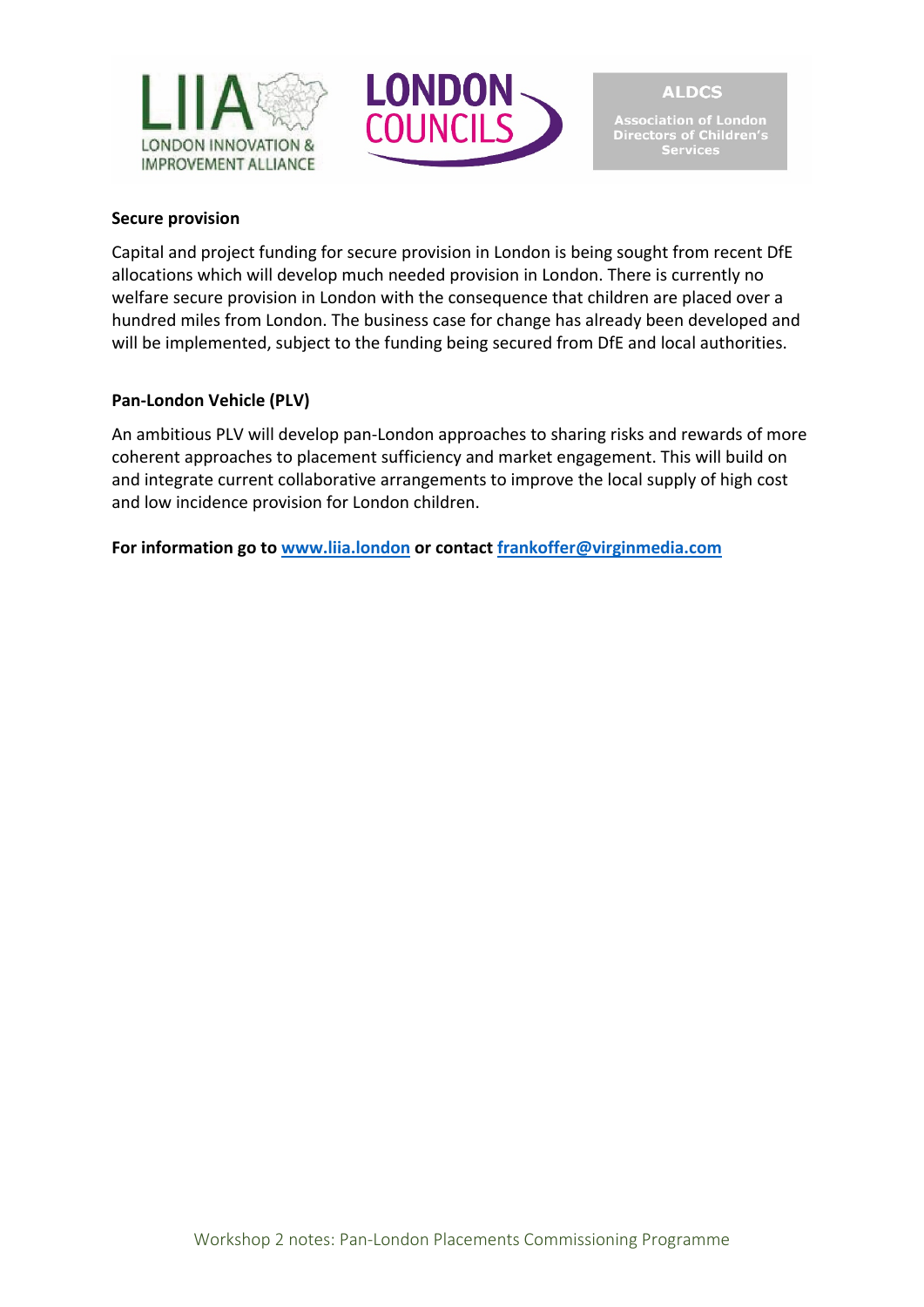



Association of London<br>Directors of Children's<br>Services

# **Anti-Racist and Disproportionality Practice in London**

*"We recognise that the Black Lives Matter Movement presents a challenge to do better which applies to all of us"* ALDCS, June 2020

The quote above is drawn from an ALDCS statement made in the wake of George Floyd's 2020 murder and the subsequent growth of the Black Lives Matter movement. The statement describes the profound impact these events had on London's Children's Services leaders and their absolute determination to 'do better' for children, families, communities, and workforces. Whilst strategies to tackle racism and disproportionality are not new, the events of 2020 resulted in the blunt acknowledgement they have not been successful (enough) and Local Authorities have gone on to urgently review and grow their approaches. There has been further impetus from the COVID 19 pandemic, which raises the spectre of race and inequality as factors in infection and mortality rates.

With its remit to share practice and foster collaborative working, the LIIA programme quickly became a vehicle that London's DCSs could use to support their anti-racist and disproportionality work. LIIA's disproportionality input runs across all of the four thematic workstreams of Workforce, SEN, Adolescent Safeguarding, and Finance (including placements), in all of which there are longstanding trends of worse outcomes for black and other minority individuals.

# **LIIA Disproportionality Dataset**

At ALDCS request, LIIA complied a cross-section of publicly available data to measure the impact of race across a snapshot of children's social care, education, SEN, and youth justice outcomes. Whilst these were more limited measures than those available in individual local authorities, the value lay in the ability to compare outcomes across different authorities and sub-regions. Whilst general trends were largely as anticipated (for example an overrepresentation of black children in care, exclusions, and the youth justice system), specific differences have enabled questions to be asked and best practice to be identified. There has been additional value in undertaking a comparative exercise across social care, education, and justice fields; further such work will add health and a greater depth of outcome measures.

# **Sub-regional Activity**

Each sub-region has anti-racist and disproportionality work as a standing item on their strategic plan. This has led to a range of regional collaborations, for example the formation of YOS sub-regional groups in the North-Central and West regions to drive change in an area that has seen gross disproportionality over many years. Another example would be the South sub-region's development of a regional forum to address disproportionality in education.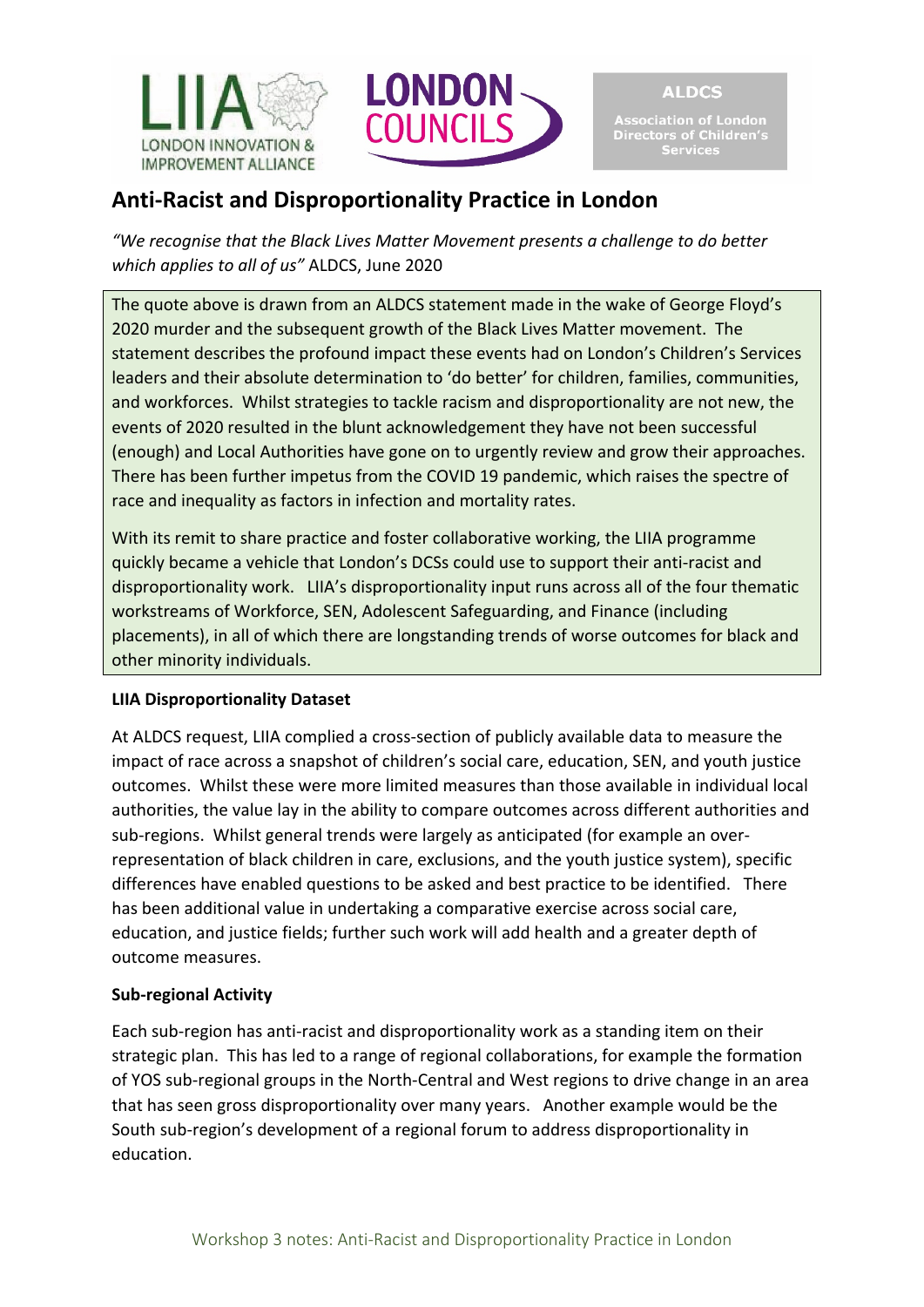



**Black, Asian and Minority Ethnic Leadership**

At ALDCS request, LIIA has earmarked £50,000 of funding to develop a leadership programme to address the under-representation of Black, Asian, and Minority Ethnic staff in senior positions. This will complement the existing BALI programme, but also reach beyond staff development with initiatives to drive organisational and cultural change within LA's. Underpinning the programme design has been the creation of a Black, Asian and Minority Ethnic Reference Group, which has brought together over 60 minority leaders from across the capital to help understand the problem and design responses. The Reference Group has led programme design with Staff College, who will deliver the programme, and will continue to advise ALDCS on disproportionality and anti-racist strategy.

## **London Crime Reduction Board – Reducing disproportionality in the Youth Justice System**

Following an extensive mapping exercise of existing disproportionality strategies and aspirations (undertaken by MOPAC with the support of London Councils and partners), the London Crime Reduction Board will launch London's Tackling Ethnic Disproportionality in Youth Justice Action Plan in February 2021. The plan has three strategic goals:

1. To understand the extent of disproportionality in the CJS, including experiences at the key life milestones, in order to inform decisions and interventions.

2. To develop and establish action to tackle disproportionality – addressing disparities, inequality and unfairness within the system.

3. To deliver the actions recorded to help establish and embed change within the CJS, this includes supporting or unblocking aspiring activity.

Through LIIA and the Youth Justice Service Strategic Leaders Network, ALDCS is supporting a range of actions to promote a coherent response to exploitation, violence and vulnerability which have a key focus on reducing racial disparities.

#### **Compiling and sharing best practice**

LIIA is undertaking an exercise to capture and share the best anti-racist practice that Local Authorities consider to be making an impact locally. Snapshots of individual LA's strategy is uploaded and made accessible on LIIA's website, as well as being reported back through the sub-regional DCS forums. The strategies presented often focus on one or more of; children (service users), wider communities, workforce, corporate policy/culture, and work with partners. As the richness of each local picture emerges, LIIA will work with ALDCS and the sub-regions to identify areas for collaboration or shared approaches.

For further information and discussion on Anti-Racist and Disproportionality Practice, please attend the LIIA Summit Disproportionality Workshop or request the video record.

**For information go to [www.liia.london](http://www.liia.london/) or contac[tmatthew.raleigh@londoncouncils.gov.uk](mailto:matthew.raleigh@londoncouncils.gov.uk)**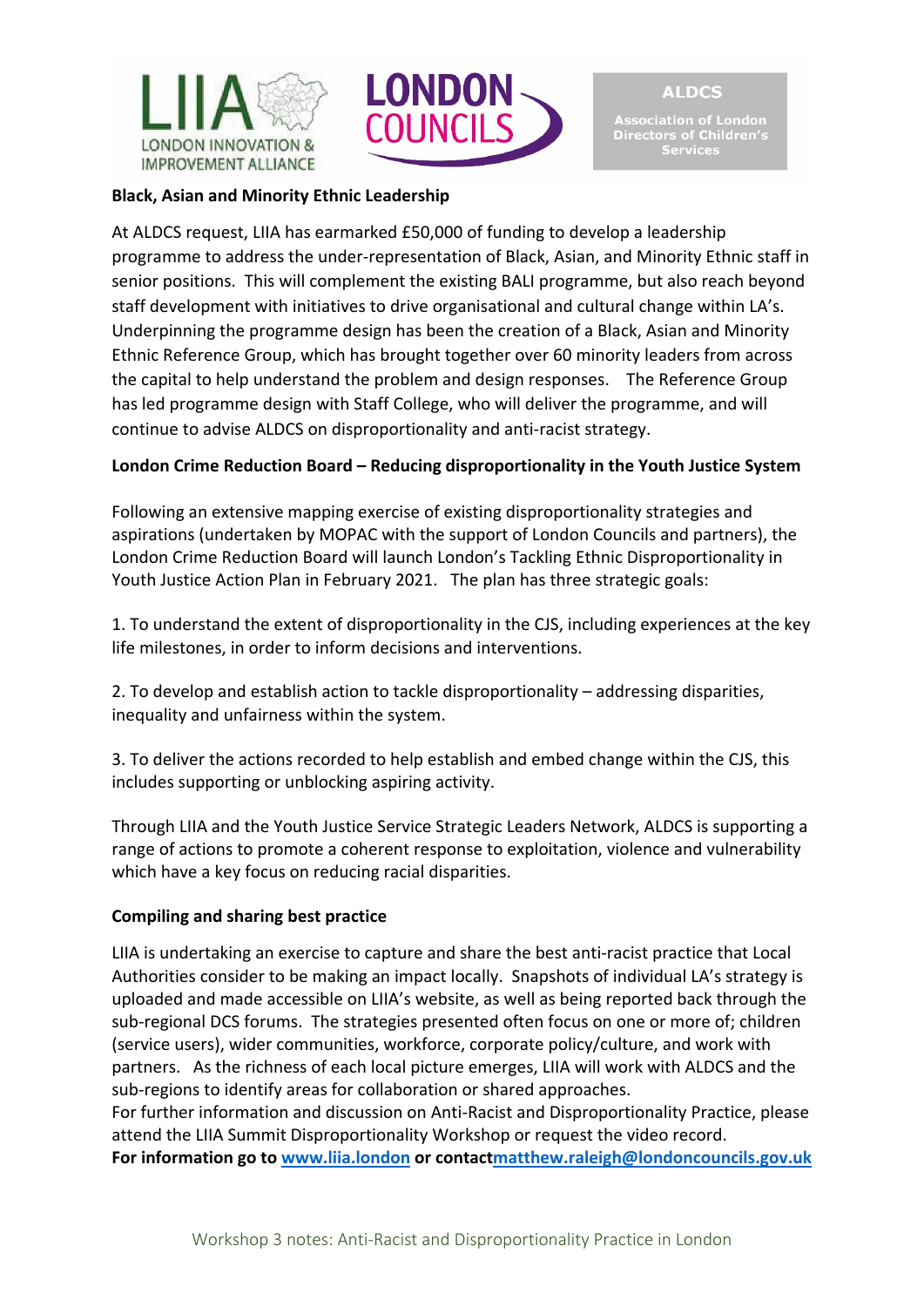



Directors of Children's **Services** 

# **Speaker Biographies**

**Cllr Elizabeth Campbell** 

# **Leader of Royal Borough of Kensington and Chelsea and London Councils Executive Lead for Schools and Children's Services**

Elizabeth has served as Leader of the Council since July 2017 and is a Conservative Councillor for Royal Hospital Ward. She was previously Cabinet Member for Family and Children's Services.

# **Vicky Ford MP Minister for Children and Families**

Vicky Ford was elected in 2017 as the Member of Parliament for Chelmsford. In February 2020 she was appointed as Minister for Children and Families in the Department for Education, with responsibilities for vulnerable children. Prior to this Vicky was a member of the Parliament's Science & Technology and Women & Equalities Select Committees.

# **Sean Harriss Chief Executive Harrow Council**

Sean Harriss was appointed Chief Executive at Harrow Council in 2019 after tenures as Chief Executive at Bolton and Lambeth Councils. Sean is passionate about the need to support and train senior leaders in the sector, "not just the skills for the technical bit of the job but also to handle the increased complexity of what they might need to deal with in the role."

# **Florence Kroll**

# **Director of Children Services for Royal Borough Greenwich and ALDCS Adolescent Safeguarding Lead**

Florence is Director of Children's services in the Royal Borough of Greenwich since 2016. She qualified as a social worker in 1991and has worked for over 35 years with children, young people, adults and families within the children's and justice sector always with a strong focus on prevention and early support. Previously in 2006 she was the YOT Manager in Hackney and later the Assistant Director for Young Hackney, leading the pioneering integrated model of early help family work in youth hub settings. In 2014 Florence became the Director for 0 – 25 Early Help and YOT services in Kent undertaking an extensive reorganisation of an array of services into a cohesive model placing systemic practice at the heart of the model. She has led a range of other innovation projects including tackling serious youth violence and most recently in Greenwich as part of the DfE innovation projects, SafeCORE a whole family approach to addressing domestic abuse and adolescent conflict within a framework of compassion focused therapy. Florence sits on the London's Child Obesity Taskforce, the London Health Equity Board and the NHS London Violence Reduction Clinical and Professional Group. Florence is a Trustee for the Children's Society and is the lead trustee for safeguarding. She is policy lead for Adolescent Safeguarding for the ALDCS London Improvement and Innovation Alliance.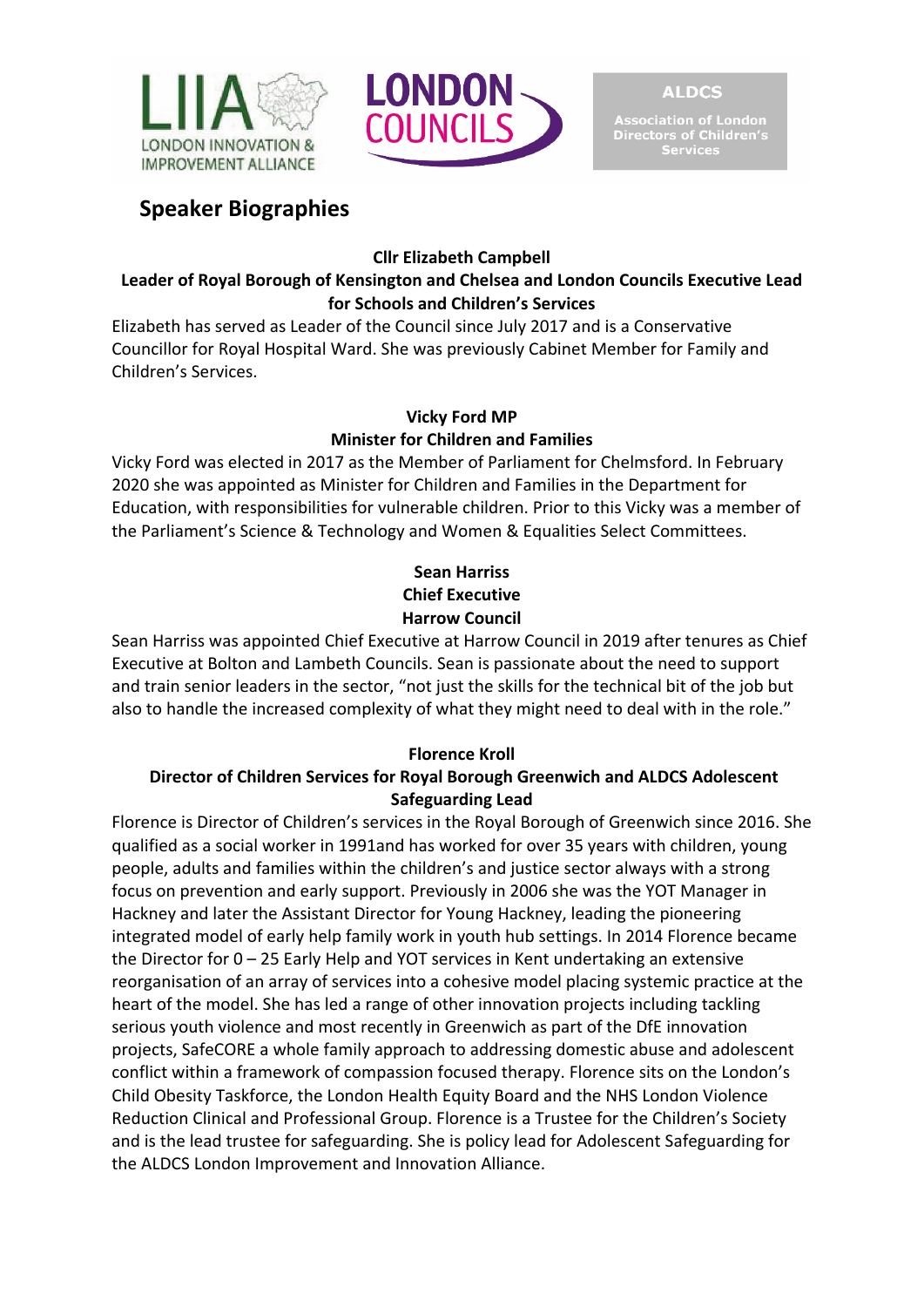



**Association of Edition**<br>Directors of Children's<br>Services

## **Sophie Humphreys OBE Co-founder and chair - Whatever It Takes**

Child protection expert and the founder of Pause, a national charity that has saved millions of pounds by preventing more children being taken into care and has enabled vulnerable women to take control of their lives. Pause has grown to work across 30 local authorities in the UK. She is the creator of the Breaking Cycles Model for public service provision which shows how entrenched patterns of harm can be changed for good.

## **Merlin Joseph DCS and ALDCS Workforce Lead London Borough of Lambeth**

Merlin started as Director of Children's Service in Lambeth in March 18, having recently completed her posting as Interim Director of Children's Services at Oldham Borough Council where she led on the integration of Children's Services, Education, Skills and Early Years. She has held senior and strategic director roles leading for children and young people at Kirklees MBC, Dudley MBC and London Borough of Hillingdon.

# **Sonia Khan Head of Policy and Strategic Delivery London Borough of Hackney**

Sonia is Head of Policy and Strategic Delivery at London Borough of Hackney. She is responsible for policy and strategy, partnerships, voluntary sector support, equality and cohesion, place based working, change and transformation and scrutiny. She has initiated many innovative programmes such as the [Improving Outcomes for Young Black Men](https://hackney.gov.uk/young-black-men)  [Programme.](https://hackney.gov.uk/young-black-men) She established the Inclusive Leadership Champions Programme and leads on work to improve diversity at senior levels. She is currently responsible for Hackney's Covid 19 community support which is delivered by a diverse and inclusive partnership of community organisations. Sonia joined the Council in 2009 as Head of Strategic Commissioning, commissioning a programme focused on public service improvement and transformation. Prior to that, she worked in community arts, skills and regeneration roles in the not for profit sector from 1996-2008 including serving as a charity director.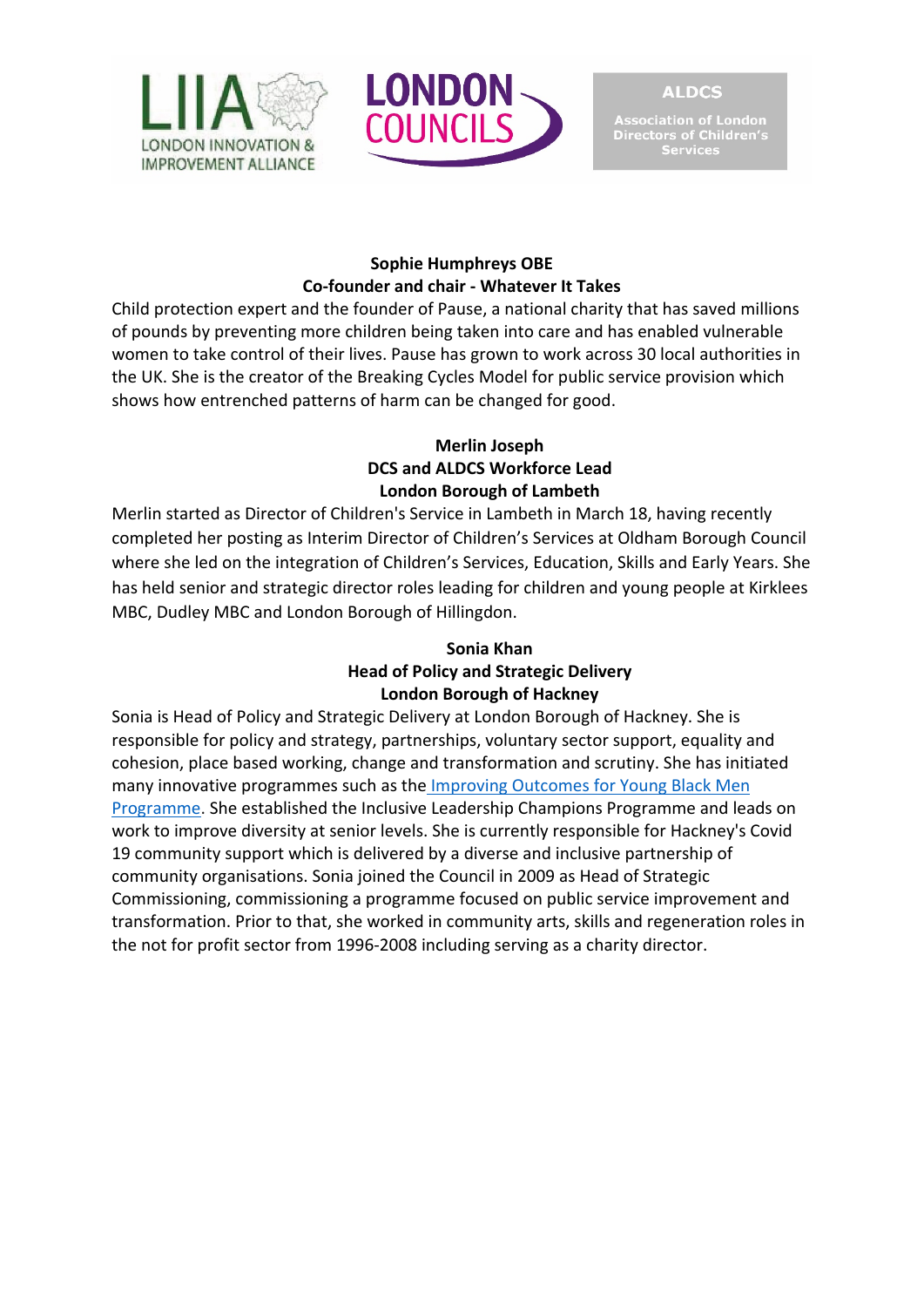



ectors of Children's **Services** 

#### **Andrea Parker Executive Headteacher and Lead for Raising the Game Lambeth**

Ms Andrea Parker is the Executive Headteacher for three Lambeth primary schools: Bonneville, Stockwell and Jessop, and more recently the Co- Chair of the Lambeth's schools Partnership. As part of one of the Partnerships priorities, Ms Parker is the leader of *Raising the Game: Achievement of Black Caribbean Pupils in Lambeth* initiative across the borough. Andrea has worked in a variety of Lambeth schools over the past 16 years. She is passionate about equality in education and breadth of experiences, and believes we all have a role to play in ensuring the education we provide leads to economic justice for all. Through a shared commitment to deliver a representative curriculum and pedagogy that develops self-efficacy, supported by focussed CPD opportunities for teachers and school staff, including approaches to working with parents and communities, she believes we stand a real chance at influencing a shift in disproportionality across the board.

# **Chris Munday Executive Director Children's & Family Services London Borough of Barnet**

Chris Munday is the Executive Director for Children and Family Services in Barnet. He has been their Director for nearly six years. Chris is vice chair of ALDCS (Association of London Directors of Children's Services), he is the lead for Resources and Sustainability and Chairs the Pan London Placements Panel. He is currently studying for a doctorate, with the Rees Centre in Oxford, looking at leadership through lens of failure in Children's Services.

#### **Dr Lisa Holmes Associate Professor Rees Centre, Dept of Education - University of Oxford**

Dr Lisa Holmes is an Associate Professor based in the Rees Centre, and Deputy Director of Research in the Department of Education at the University of Oxford. Lisa manages a portfolio of research projects that aim to improve the experiences and life outcomes of children and families in and around children's social care with a focus on education and development. Throughout her 20-year research career, she has actively disseminated her research with a particular focus on ensuring impact and knowledge transfer across children's social care policy and practice. Lisa co-leads the Children's Social Care Data User Group (CSC DUG) which aims to improve data capacity and capability across the sector. Lisa is regularly invited as an expert to join national government working groups to discuss and advise on future developments of national datasets for children's social care, including the Section 251 expenditure return and the Children in Need Census. Lisa started her career working in a local authority children's home in the early 1990s.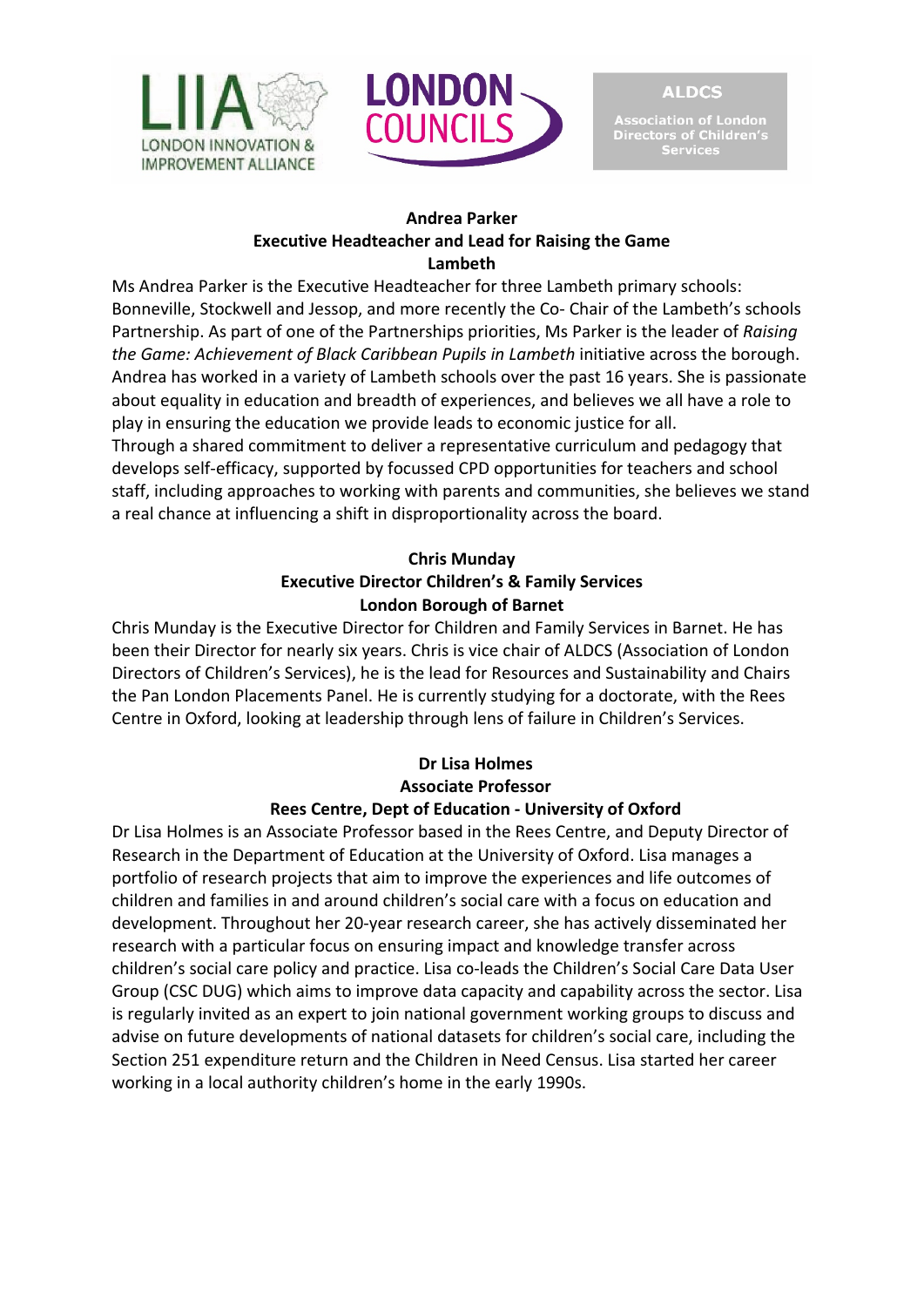



**Association of London<br>Directors of Children's<br>Services** 

# **Gerald Almeroth**

# **Executive Director of Finance and Resources, Westminster City Council and President of the Society of London Treasurers**

Gerald has been Director in Westminster since 2019 having previously been Strategic Director of Resources in Sutton from 2015 and Chief Finance Officer in Haringey Council from 2007. Gerald has been President of the Society of London Treasurers since 2018.